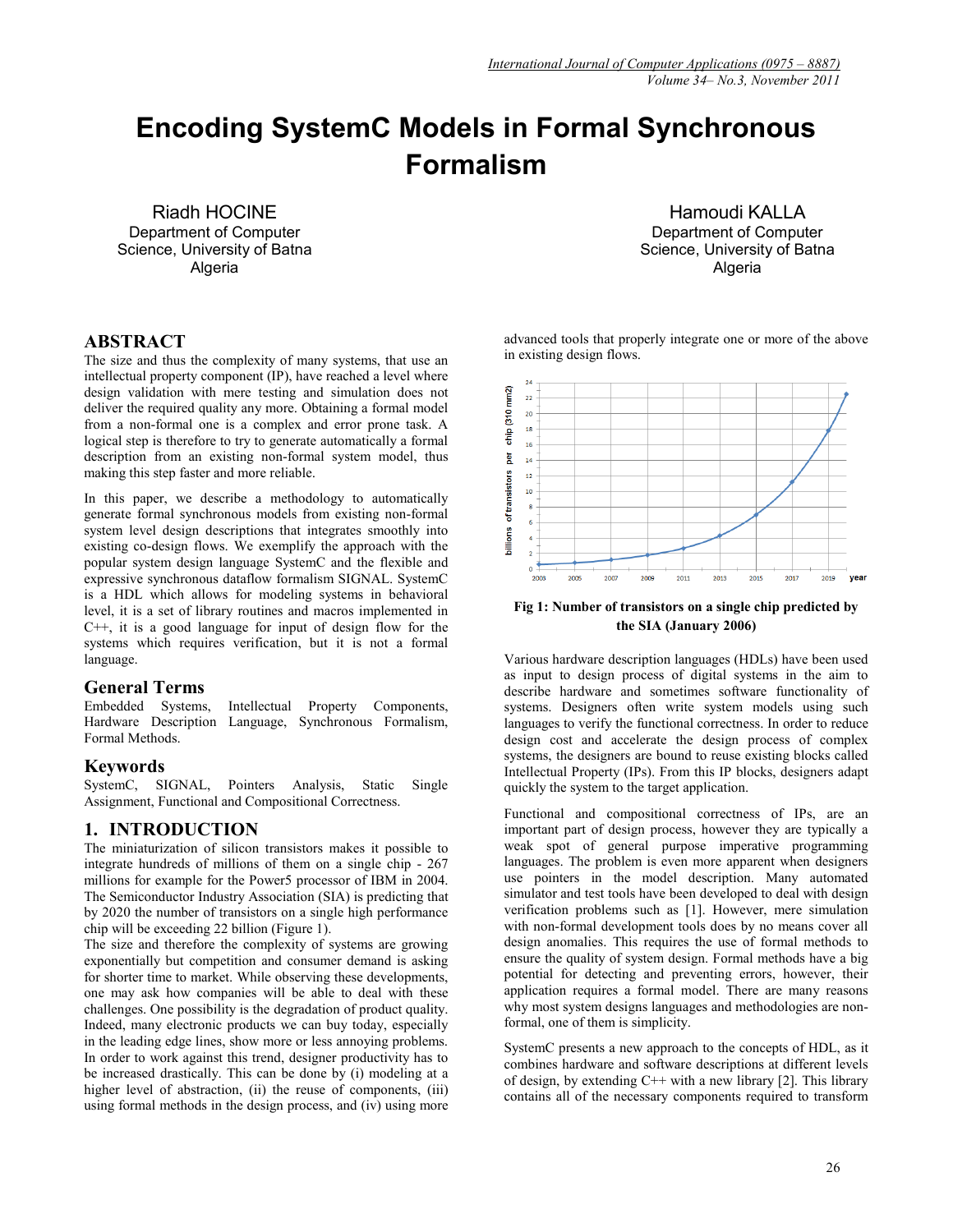C++ into a hardware description language. Such additions include constructs for concurrently, time notion, communication, reactivity and hardware data types. However, the verification of SystemC designs is a serious bottleneck in the system design flow. Much work has been developed to solving this problem [3, 4].



**Fig 2: Our approach**

As for any non-formal language, simulation and testing are its most important debugging and validation tools. However, the combination of formal verification methods and simulation may improve verification productivity and reduce the co stand timeto-market. Formal methods are mathematically based techniques for the description of system properties in the development of software and hardware systems. One major problem with formal methods however is the building of the formal system models. This is still considered too complex for a standard design engineer and an error prone and time consuming task. This paper is hence trying to leverage the situation by automatically generating formal models from SystemC programs. Fig 2 illustrates the approach of how to translate existing standard SystemC models into SIGNAL descriptions.

As the subject of the correctness of SystemC is receiving increasing attention, there are quite some attempts to link formal or semi-formal methods to a SystemC design flow. Some of them are SystemPerl [5], EDG [6], or C++ as in the BALBOA framework [7]. However, each of these approaches have their own drawbacks. SystemPerl and gSysC [8] for instance, require the user to add certain hints into the source file and although SystemPerl handles all SystemC structural information, it does not recognize all C++ constructs. EDG is a commercial frontend parser for C/C++ that parses C/C++ intoa data structure, which can then be used to interpret SystemC constructs. However, interpretation of SystemC constructs is a complex and time consuming task, plus EDG is not to be freely used in public domain. BALBOA implements its own reflection mechanism in C++ which again only handles a small subset of the SystemC

language. Other approaches such as [9] require modifications of the SystemC libraries.

The paper is structured as follows. Section 2 covers preliminaries, and Section 3 presents our approach to automatically translate SystemC models into SIGNAL Models. Section 4 presents the implementation of our approach. Section 5 discusses how the resulting model can then be used to apply formal methods, and finally the article concludes in Section 6.

# **2. BASIC CONCEPTS**

# **2.1 Intellectual Property (IP)**

Designers try to encourage the reuse of code, moving towards the assembly of predesigned blocks and pre verification designated by the term "Intellectual Properties" (IP). This concept, born in the mid-90s, has led to several concepts: reuse components [10], virtual components or simply macros.

The Intellectual Property (IP) design reuse is one of the most promising techniques that solve the productivity gap problem. It is now accepted that *SoC* will be verified and synthesized from high-level description using HDL language [11].

# **2.2 Hardware/Software Co-design Using SystemC Language**

SystemC is an object-oriented system level language for embedded systems design, co-design and verification. It presents a new approach to the concepts of HDLs, as combines hardware and software descriptions at different levels of design, by extending C++ with a new library. This library contains all of the necessary components required to transform C++ into a hardware description language which provide an event-driven simulation kernel [2]. Such additions include constructs for concurrency, time notion, communication, reactivity and hardware data types.

# **2.3 Synchronous Formalism in SIGNAL Language**

A synchronous formalism rely on the synchronous hypothesis[12], which lets computations and behaviors be divided into a discrete sequence of computation steps which are equivalently called reactions or execution instants. In itself, this assumption is rather common in practical embedded system design. The synchronous hypothesis is based on the principle of determinism that in each instant of any signal's clock, the propagation of value is well behaved so that the status of every signal is established and defined before to being tested or used.

SIGNAL is a data flow synchronous language for reactive systems that offers a framework to give executable specification of hardware/software components [13]. A SIGNAL program is a set of relationship between signals, which specified the constraints on the values of the clocks signals.

In SIGNAL, an executable specification is represented by a process *P*, which itself consists of the simultaneous composition of elementary equations  $x:=f(y,z)$ . Equations and processes are combined using synchronous composition *P|Q* to denote the simultaneity of  $P$  and  $Q$  with respect to the lexical scope of a process *P* is written *P|x*.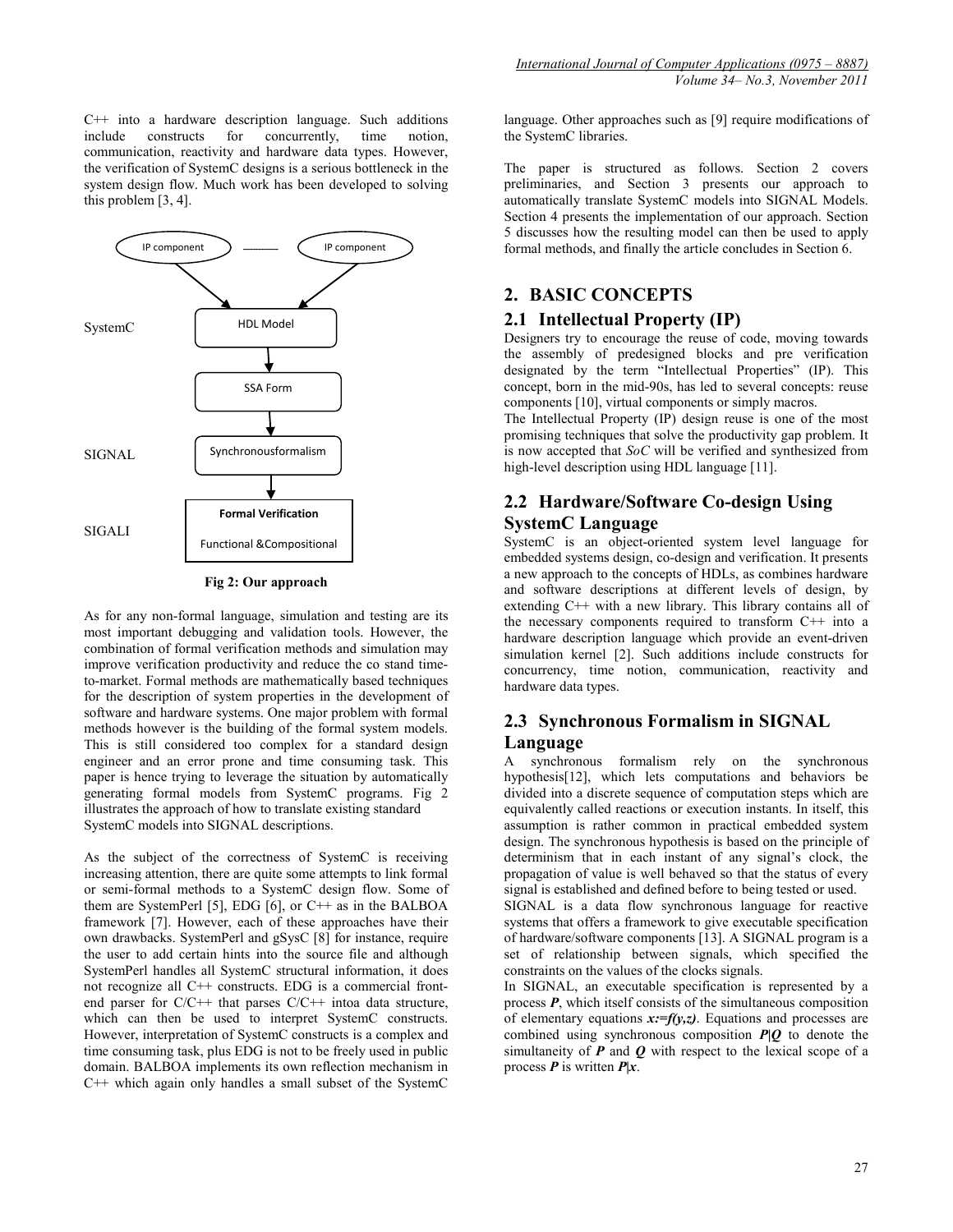### **2.4 Static Single Assignment (SSA)**

The control structure of  $C++$  is very complex, and because of the inherent differences compared to synchronous languages, these complex control structures would be difficult to represent in SIGNAL. The C++ compilers internally reduce the complexity of the control in order to simplify the application of optimizations. In GCC this step is called gimplification, and the result is the GIMPLE representation. GIMPLE retains much of the structure of the parse trees: lexical scopes and control constructs such as loops are represented as containers, rather than markers. However, expressions are broken down into a 3 address form, using temporary variables to hold intermediate values. Similarly, in GIMPLE no container node is ever used for its value; if a condition for example has a value, it is stored into a temporary variable within the controlled blocks, and that temporary variable is used in place of the container. For example if  $(x<10)$  will result in a GIMPLE code T1 =  $x<10$ ; if (T1). All conditional jump expressions are transformed to gotos. Since GCC version 4.0 the internal data structure uses another modification called Static Single Assignment (SSA) [14]. SSA is a form of GIMPLE where each program variable is assigned one time only in the entire program. The SSA represents a procedure or a program as a directed graph  $G = (V, E)$ , where the set V represents the control flow nodes or vertices and the relation E represents the jumps in the control flow.

# **3. ENCODING SYSTEMC STRUCTURES IN SIGNAL LANGUAGE**

# **3.1 Encoding SSA structures**

#### *3.1.1 Encoding SSA Graph*

There are three types of SSA blocks (nodes): Basic, Test and Join. Each of these blocks contains atomic statements, and every variable in Basic and Join blocks receives exactly one assignment. It is therefore possible to execute all atomic statements may be conditioned by one Boolean condition signal and the statement of that block are then scheduled for execution only when this signal is present and its value is true.



#### **Fig 3: Encoding SSA Basic blocks into SIGNAL**

#### *3.1.2 Encoding SSA* φ*Function*

The  $\phi$  function of Join block  $J_k$  merges all the different versions of the variables coming of the predecessors of  $J_k$ . It produces as output the most recent version of variable. In SIGNAL, this function is represented by a sampling equation. For example, the statement of block  $J_k$  of Fig 4.



**Fig 4: Example of Encoding of** φ**in SIGNAL**

### **3.2 Encoding Conditional Statements**

Each SSA Test block defines a conditional branching statement. For example, the execution of two successors blocks Bj and Bk of a Test block Tm depends on the value of its conditional expression.





#### **Fig 5: Example of Encoding Conditional Statement in SIGNAL**

#### **3.3 Encoding Assignment Statements**

An SSA assignment statement never contains more than three operands (except function call) and has implicit side effects [14].SIGNAL assignment equations have the same form than the SSA assignment statement [15], which makes it straightforward to provide for each SSA assignment an equivalent SIGNAL equation.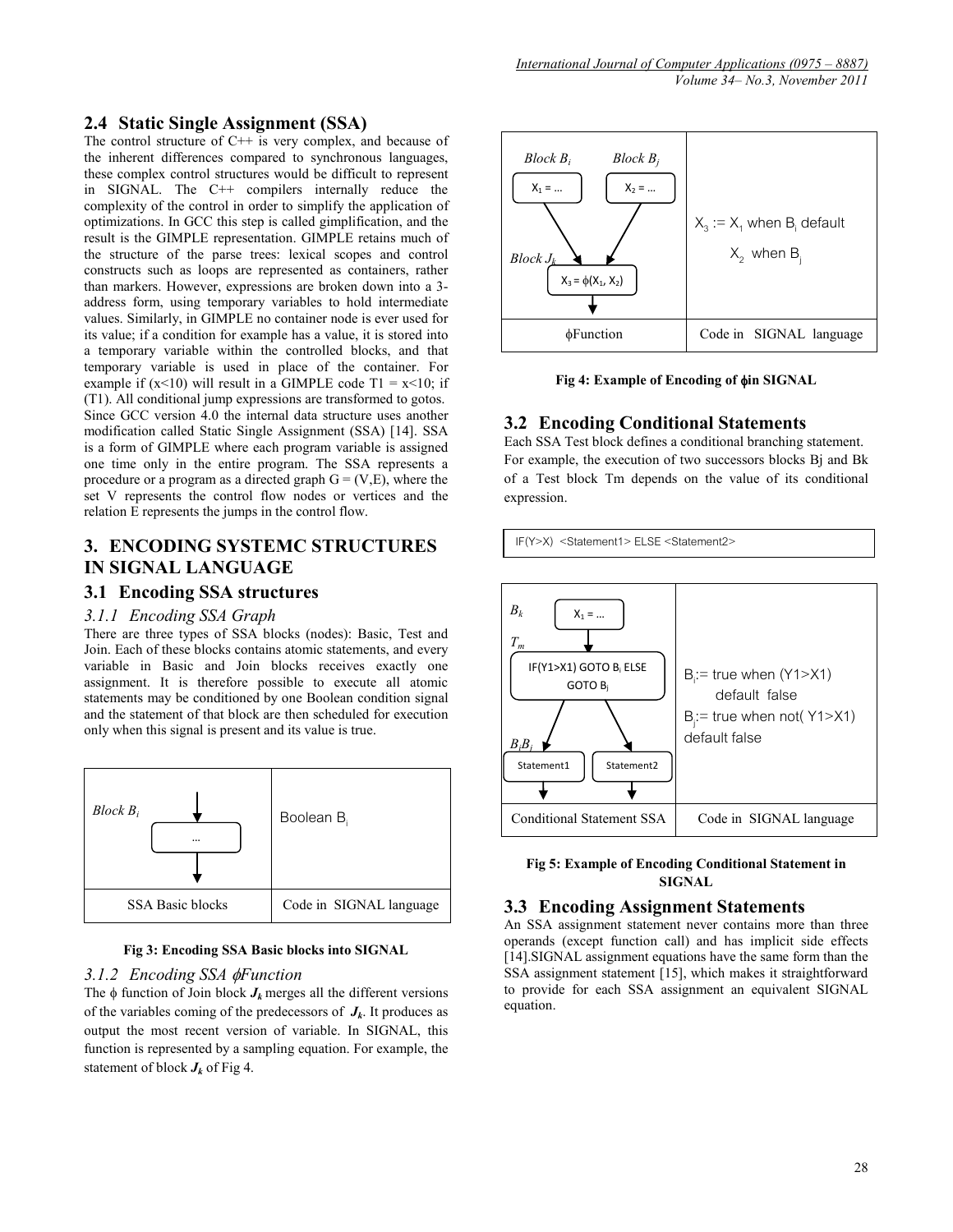

#### **Fig 6: Encoding SSA assignment statement inSIGNAL**

Since statements are executed only when heir corresponding block is activated, we condition the execution of their SGNAL counterparts by the Boolean signal of the corresponding block except Join block statements.

### **3.4 Encoding Module Structure**

A Module is the basic object in SystemC that includes ports, constructors, data members, function members and maybe internal memory storage and internal functions. A Module can be thought of as a process or a box in the hardware block diagram. The following figure(Fig 7) shown example of a simple Module and its translation in SIGNAL. The idea is to replace the module constructor process whose sensitivity list contains only (in this example) the Boolean signal "*select*" by a new SIGNAL process that is activated according to the Boolean value of the  $B_k$  block.



**Fig 7: Example of a module and its SystemCdescription** 

• Translation into SIGNAL language

```
process module_example =
( ? integer input1, input2 ;
   ? Boolean select ;
   ! integer output ; 
)
( | output := input1 + input2 when B1
 | B1 := true when select default false
)
where Boolean B1;
end
```
#### **3.5 Encoding Pointers**

In SystemC  $(C/C++)$ , the semantics of pointers is the address of an element in memory and their uses in load (*...=\*P, ...=P* ) and store  $(^{\ast}P=...$  *or P=...*) instructions. It is also used into pass parameters by reference; access array elements and address dynamically allocated memory.

We propose a solution for encoding pointers in SIGNAL that allows fast alias analysis as in the case of [16]. Our solution is based on approach proposed in [17] and [18] to encoding of pointers for hardware synthesis from C language.

#### *3.5.1 Expressions of reading pointers (Load*

#### *statements)*

For this, we have two types of expressions that:

- The assignment statements of the form:  $A_i = f(P_k)$  where  $P_k$ is a pointer to a data set.
- The conditions of: *loop*, **if** and *switch* a statement which contains  $P_k$ . The idea is to assign to each expression  $A_i$  =  $f(..., {}^*P_k...)$  where  $P_k$  is a pointer to a finite set of variables or array elements. The pointer  $P_k$  points to  $y_k$  where  $y_k \in \{y0\}$  $\mathcal{Y}_1$ , ...,  $\mathcal{Y}_n$ .
	- 1. The first step is to replace each pointer  $P_k$  of input program by the following new variables :
		- **Start\_P<sub>k</sub>**: which contains the value of  $y_k$ , pointed by  $P_k$  at this time.
		- $P_k$ \_tag:which contains the *k* where  $k \in \{0, 1, 2, \ldots, n\}$  $n/a$  value associated with each element of  $y_k$ pointed by *Pk*.
		- $P_k$  *index* :the offset within the array (defined only in the case of a pointer to an array element), it contains the index of the array's cell pointed by *Pk*.
	- 2. The second step consists to apply the SSA renaming variables to *Start\_P<sub>k</sub>* only for different conditional statements and we may uses more than one definition *Pk\_tag* inside a function.
		- Remove the symbols "*\**" and "*&*" associated with pointers in SSA form.
		- Replace each statement of the form  $a_i = P_k$  by the following conditional statements:

 $\overline{\phantom{a}}$ 

```
IF(P_{k}_tag == 0) Start_P_{k} = y<sub>0</sub>;
ELSE IF(P<sub>k</sub>_tag == 1) Start_P<sub>k</sub> = y<sub>1</sub>;
ELSE …
…
ELSE IF(P<sub>k</sub>_tag ==n) Start_P<sub>k</sub> = y_n;
```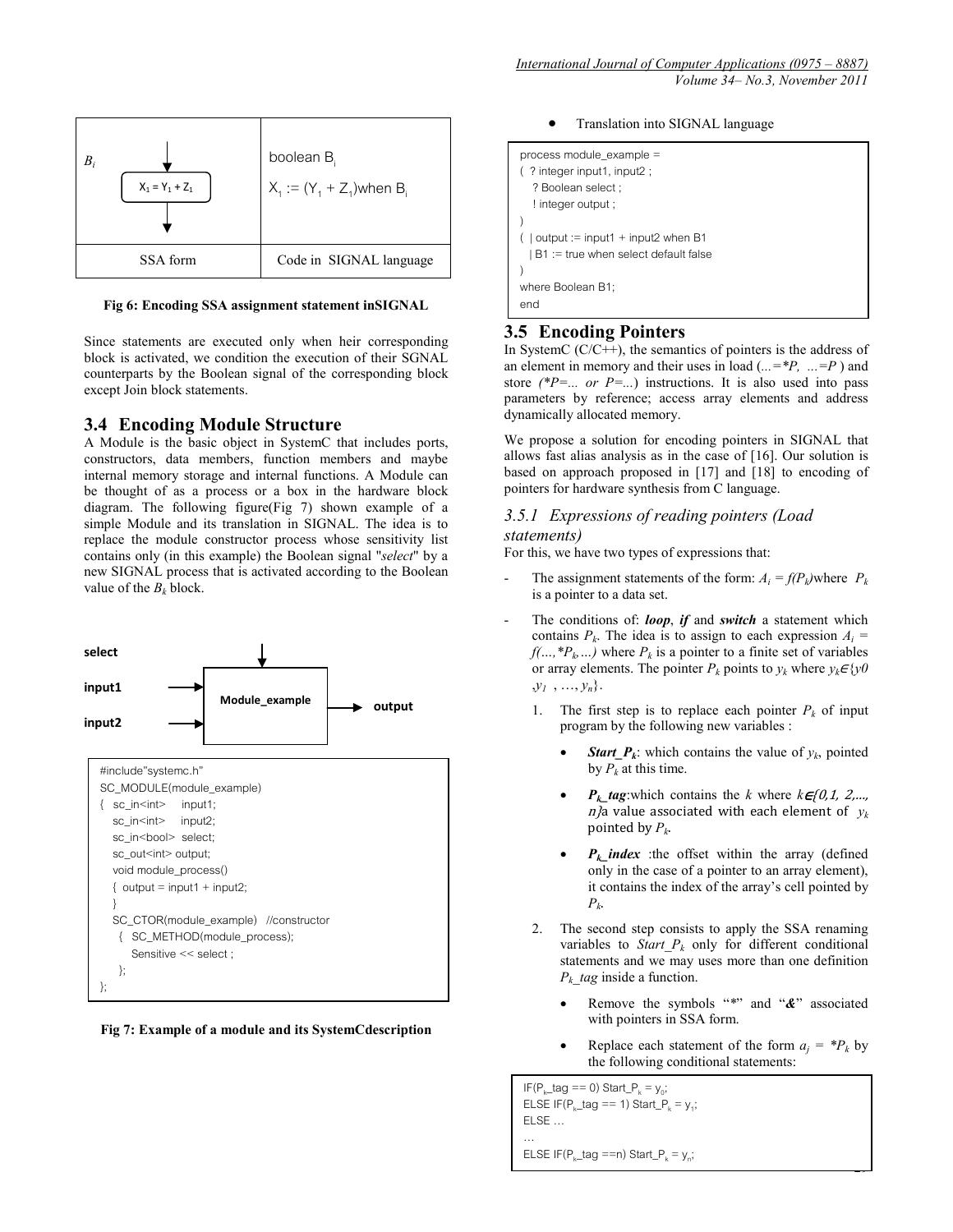In order to simplify and improve the automatic generation of SSA form, we replace the nesting if-else.

IF(P<sub>k</sub> tag == 0) Start P<sub>k</sub>  $0 = y_0$ ;  $IF(Pk\_tag == 1) Start_P_{k\_1} = y1;$  $IF(Pk\_tag == n) Start_P_{k\_n} = y_n;$ Start\_P<sub>k</sub>\_m =  $\phi$ ( Start\_P<sub>k</sub>\_0, Start\_P<sub>k</sub>\_1,..., Start\_P<sub>k</sub>\_n)

Finaly, we most add the  $a_j = Start_P_k_m$  statement to completely replace  $a_i = P_k$ .

3. The last step is to translate all the code in SIGNAL language as follows:

```
| Start_P<sub>1</sub> := y_0 when B<sub>k</sub>
| Start_P_2 := y_1 when B_{k+1}…
| Start_P_{n+1} := y_n when B_{k+n}| Start_P<sub>m</sub> := Start_P<sub>1</sub> when B<sub>k</sub> default<br>
Start_P<sub>2</sub> when B<sub>k+1</sub>default<br>
...
                     Start_P<sub>n</sub> when B_{k+1}default<br>Start_P<sub>n+1</sub> when B_{k+n}default false
// associating code with the assignment of reading the value 
pointed by Pk (Start_Pm)
| B_n := true when(P_tag<sub>1</sub> = 0)
| B_{k+1} := true when(P_tag<sub>2</sub> = 0)
| B_{k+n} := \text{true when}(P_{tagn} = 0)
```
For reasons of simplification of automatic generation from SSA form, we propose the following SIGNALcode:

```
| Start_P<sub>k</sub> := y<sub>0</sub> when (P_tag = 0) when B<sub>k</sub>
     default y<sub>1</sub> when (P_tag = 1) when B_{k+1}…
     default y<sub>n</sub> when (P_tag = n) when B_{k+n}
```
# *3.5.2 Examples of translation reading pointers statement into synchronous formalism*

The code gives a short example of our translation approach for reading pointers statements into SSA and Signal language.

#### **First example:** Translation of *X=\*P+1*

We suppose that *P*is a pointer which pointing at set of variables space *{a,b,c,tab[]}* and *P\_tag ={0,1,2,3}*

• Translation into SSA form

B<sub>k</sub>: IF( $\tan 1 = 0$ ) Start P<sub>1</sub> = a<sub>1</sub>;  $B_{k+1}$ : IF(\_tag<sub>1</sub> == 1) Start\_P<sub>2</sub> = b<sub>1</sub>;  $B_{k+2}$ : IF(\_tag<sub>1</sub> == 2) Start\_P<sub>3</sub> = c<sub>1</sub>;  $B_{k+3}$ : IF(\_tag<sub>1</sub> == 3) Start\_P<sub>4</sub> = tab[P\_index]; J: Start\_P5 =  $\phi$ (Start\_P<sub>1</sub>, Start\_P<sub>2</sub>, Start\_P<sub>3</sub>, Start\_P<sub>4</sub>)  $B_j: X_1 = Start_P_5 + 1;$ 

• Translation into SIGNAL language

```
| Start_P<sub>1</sub> := a when B_k| Start_P<sub>2</sub> := b when B_{k+1}| Start_P_3 := c when B_{k+2}| Start_P<sub>4</sub> := tab[P_index] when B_{k+3}| Start_P<sub>5</sub> := Start_P<sub>1</sub> when B<sub>k</sub> default<br>
Start_P<sub>2</sub> when B<sub>k+1</sub> default<br>
Start_P<sub>3</sub> when B<sub>k+2</sub> default<br>
Start_P<sub>4</sub> when B<sub>k+3</sub>
| X_1 := (Start_P<sub>5</sub>+1) when B<sub>j</sub><br>| Bj := true when B<sub>k</sub>default
 true when B_{k+1} default<br>true when B_{k+2} default
             true when B_{k+3} default false
| B_k:= true when(P_tag<sub>1</sub>=0) default false
| B_{k+1} := true when(P_tag<sub>1</sub>=1) default false
| B_{k+2} := true when(P_tag<sub>1</sub>=2) default false
| B_{k+3} := true when(P_tag<sub>1</sub>=3) default false
```

```
Second example: Translation of if(X>*P) X=X-1 else X=0 
We suppose yet that Pis a pointer which pointing at set of 
variables space \{a,b,c,tab \mid l\} and P_tag =\{0,1,2,3\}.
```
• Translation into SSA form

 $B_k$ : IF(\_tag<sub>1</sub> == 0) Start\_P<sub>1</sub> = a<sub>1</sub>;  $B_{k+1}$ : IF(\_tag<sub>1</sub> == 1) Start\_P<sub>2</sub> = b<sub>1</sub>;  $B_{k+2}$ : IF(\_tag<sub>1</sub> == 2) Start\_P<sub>3</sub> = c<sub>1</sub>;  $B_{k+3}$ : IF(\_tag<sub>1</sub> == 3) Start\_P<sub>4</sub> = tab[P\_index];  $J_1$ : Start\_P5 =  $\phi$ (Start\_P<sub>1</sub>, Start\_P<sub>2</sub>, Start\_P<sub>3</sub>)  $B_j/B_i$ : IF(X<sub>1</sub>> Start\_P<sub>5</sub>) X<sub>2</sub>= X<sub>1</sub>-1; ELSE X<sub>3</sub>= 0;  $J_2$ :  $X_5 = \oint (X_1, X_2, X_3, X_4)$ 

#### • Translation into SIGNAL language

```
| Start_P<sub>1</sub> := a when B_k| Start_P<sub>2</sub> := b when B_{k+1}| Start_P_3 := c when B_{k+2}| Start_P_4 := tab[P_index] when B_{k+3}| Start_P<sub>5</sub> := Start_P<sub>1</sub> when B<sub>k</sub> default<br>
Start_P<sub>2</sub> when B<sub>k+1</sub> default<br>
Start_P<sub>4</sub> when B<sub>k+3</sub><br>
Start_P<sub>4</sub> when B<sub>k+3</sub>
| X_2 : = X1 - 1 when B<sub>i</sub>
| X_3 := 0 when B
 | X_4| := X_2when B<sub>i</sub> default X_3 when B<sub>j</sub>
| B_i := true when (X_i > Start_P<sub>5</sub>)when B default false
| B_j := true when not(X_j > Start_P) when B default false<br>| B := true when B_{k+1} default
         true when B_{k+2} default<br>true when B_{k+3} default false
| B_k|= true when(P_tag<sub>1</sub>=0) default false
| B_{k+1} := true when(P_tag<sub>1</sub>=1) default false
| B_{k+2} := true when(P_tag<sub>1</sub>=2) default false
| B_{k+3} := true when(P_tag<sub>1</sub>=3) default false
```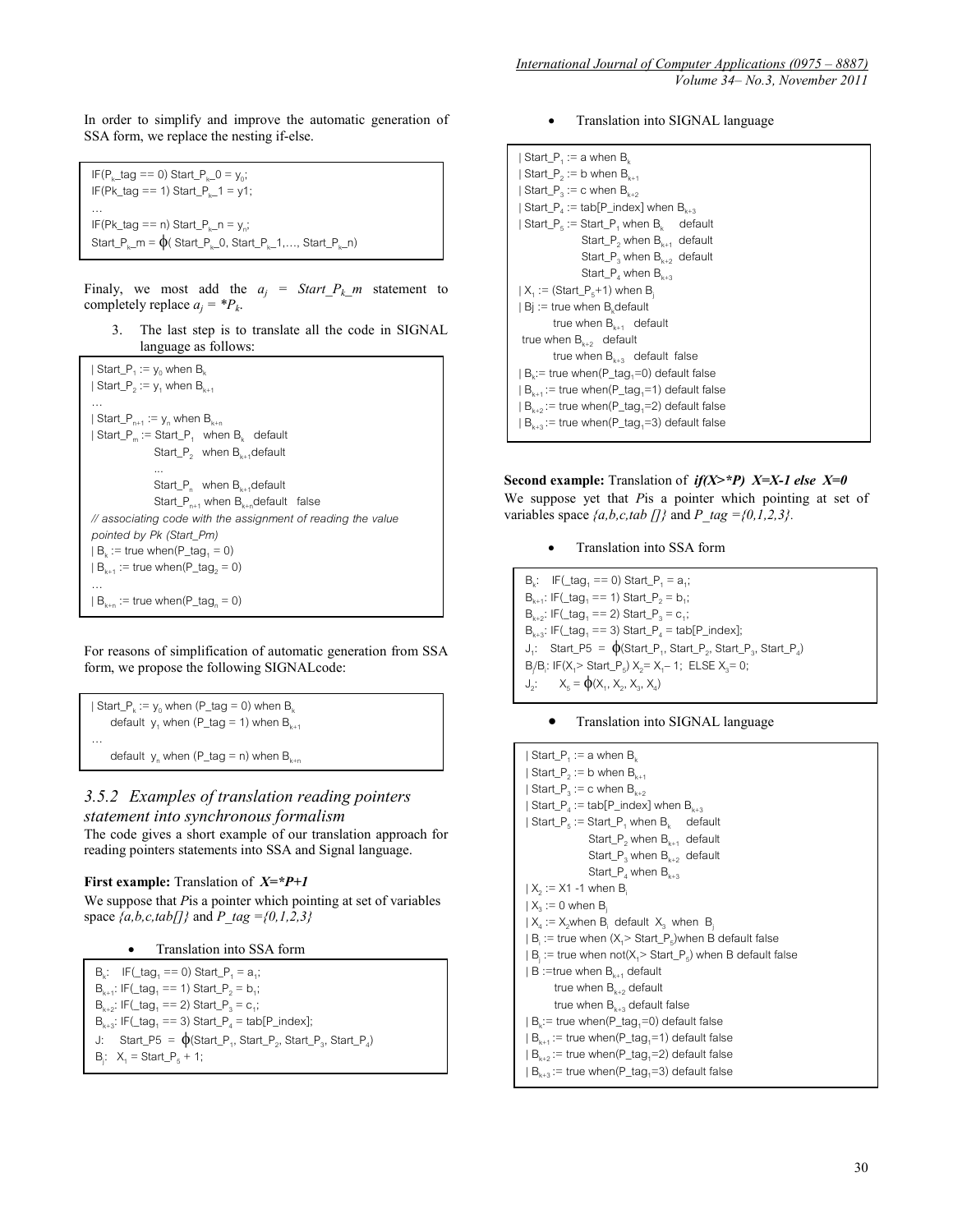### *3.5.3 Expressions of writing pointers (Store statements)*

There are two cases for writing pointers:

- The case of a change of address:  $P_k = \mathcal{X}x_i$ . When  $x_i$ is any variable program
- The case of a change memory location value pointed by  $P_k$ :  $P_k$  : = < statement>

#### *3.5.4 The case of Pk = &xiassignment* In this case, just replace this assignation in SSA form by:

 $B_i$ :  $P_k$ <sub>tag<sub>1</sub> = *i*; // when *i* is the only value associated to  $x_i$ </sub>

Start\_ $p_{k-1} = x_i$ 

3.5.4.1 The case of  $P_k = \langle$ statement>assignment In SSA form:

```
B_i: Start_p_{k-1} = <statement>
```
In SIGNAL language:

```
| Start_p<sub>k</sub>_1 : = <statement> when B<sub>i</sub>
```
# **4. IMPLEMENTATION**

One of the main reasons why we chose to use the SSA form in our work is that SSA has been adopted as an optimization framework by compilers, such as GCC and the Java virtual machine Jikes RVM. This allows an easy use of our approach by designers using a common software programming language to describe their systems. In this work, we are targeting SystemC models for which we have implemented our SSA to SIGNAL transformation using GCC. Designers using C/C++ can easily integrate our SIGNAL generation pass into their installed C/C++ software programming framework. We are using the GCC version 4.0, which implements a new optimization framework (Tree-SSA) based on SSA that operates on GCC's tree representation. One advantage of our transformation scheme is that systems modeled using some programming languages that are supported by GCC other than SystemC, such as Java and C/C++, can be easily transformed into Signal processes with no additional effort.

# **5. VERIFICATION**

The design verification of the generated SIGNAL models can be accomplished at the selected level of abstraction using SIGNAL compiler and SIGALI tool. The Signal compiler allows static checking for types, dependencies, and clock constraints, while dynamic properties can be checked by SIGALI, which can verify for example the liveness of the system using the vivace command, safety properties using theinvariant command, and reachability properties using the accessible command. Other custom dynamic properties can also be constructed and verified. If an error is detected in the SIGNAL formal model, it has to be corrected directly in the SystemC model. This is because the transformation process is automated and there is no way to go

back in the opposite direction. An error found in the formal model therefore still has to be located in the SystemC model; however the preservation of structure of the transformation is helping to localize it.

# **6. CONCLUSION**

We present a methodology and tools to exemplify how a formal support platform for SystemC could work without having to deal with the complexity of formal design entry and inconsistencies of two separate models. We show how to create a formal model based on existing SystemC descriptions, which can then be used for verification and validation purposes. One characteristic of the approach is to separately obtain the structural and the behavioral information by extensively using existing tools and therefore concentrating on the actual problems. We detail the methodology, present the tools involved and show the process with the help of an example. The major difficulties in this approach were threefold: (i) choosing the proper intermediate format, that could lower the complexity of SystemC without making it unmanageable. (ii) the definition and verification of the correspondences between elementary SSA statements and SIGNAL constructs was a big part of the work. In hindsight we are surprised how smoothly each element found its counterpart. In order to support a larger subset of SystemC an equivalent library in SIGNAL has to be established that includes all the SystemC statements.

### **7. ACKNOWLEDGMENTS**

We wish to thank David Berner member of the ESSRESSO Team, IRISA, University of Rennes, France, for help.

### **8. REFERENCES**

- [1] Séméria L.and Ghosh A. 2000. Methodology for Hardware/Software Co-verification in C/C++.In Proceedings of the 2000 Asia and South Pacific Design Automation Conference(ASP-DAC)pp 405-408 (24-28 Jun. 2000),Yokohama, Japan.
- [2] IEEE Std 1666-2005. IEEE Standard SystemCLangauge Reference Manual, 2005.
- [3] Marquet K., Moy M. and JeannetB. "Efficient Encoding of SystemC/TML in Promela". DATICS-IMECS03, Hong-Kong 2011.
- [4] Habibi A. and Tahar S. "On the Transformation of SystemC to AsmL Using Abstract Interpretation". Electronic Notes in Theoretical Computer Science (ENTSC) vol. 131, pp. 39-49, 2005 in press.
- [5] Snyder W.2006.SystemPerl APerl Library for SystemC. http://www.veripool.com/systemperl.html.
- [6] E.D.G.C. Front-End. Edison Design Group C++ Front-End. Website:http://edg.com/cpp.html, 2006.
- [7] Doucet F., Shukla S., and Gupta R.2003. Introspection in System-Level Language Frameworks: Meta-level vs.Integrated.In Proceedings of 2003 [Design, Automation](http://ieeexplore.ieee.org/xpl/mostRecentIssue.jsp?punumber=8443)  [and Test in Europe Conference \(](http://ieeexplore.ieee.org/xpl/mostRecentIssue.jsp?punumber=8443)DATE)vol. 1, pp. 382– 387,(2003).
- [8] Eibl C. J., Albrecht C., and R. Hagenau.2005. gSysC: A Graphical Front End for SystemC. In Proceedings of 19th